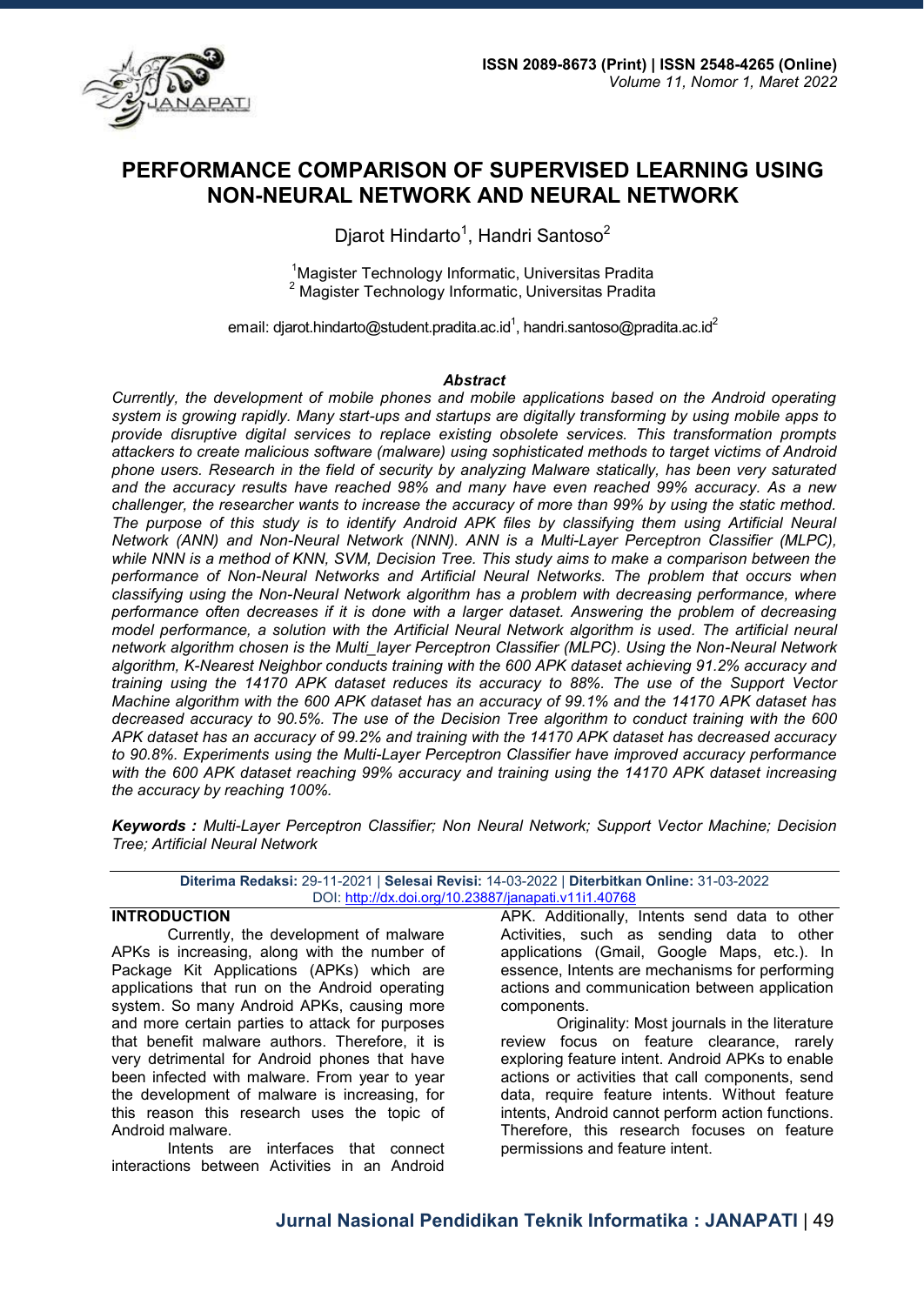

Malware classification has been carried out by applying machine learning, such as the use of the K-Nearest Neighbor algorithm, Support Vector Machine and Decision Tree. The average classification performance accuracy is good, however using large datasets the classification performance accuracy decreases. Then an experiment was carried out by applying a deep learning algorithm, namely Multi-Layer Perceptron (MLPC). Some experimental results

continue to increase in accuracy as the number of data sets increases.

# **LITERATURE REVIEW**

In this study, we compare with previous research that discusses the Android malware APK. The attackers created malware using a new method of targeting victims of Android mobile phones. Several studies have used effective tools to carry out the malware detection process as accurately as possible.

Table 1. Literature Review

| <b>LITERATURE</b><br><b>WORK</b> | <b>FEATURES</b><br><b>DATASET</b>                   | <b>CLASSIFIER</b>                                | <b>DATASET</b>                | <b>PERFORMANCE</b>                                    |
|----------------------------------|-----------------------------------------------------|--------------------------------------------------|-------------------------------|-------------------------------------------------------|
| $[1]$                            | Permission                                          | <b>SVM</b>                                       | 10000                         | Precision 98.20%<br>Recall 95.80%<br>F-measure 96.96% |
|                                  |                                                     |                                                  | 25000                         | Precision 97.16%<br>Recall 93.75%<br>F-measure 95.42% |
|                                  |                                                     |                                                  | 60000                         | Precision 95.17%<br>Recall 92.86%<br>F-measure 94.00% |
|                                  |                                                     | DT                                               | 10000                         | Precision 98.99%<br>Recall 96.10%<br>F-measure 97.53% |
|                                  |                                                     |                                                  | 25000                         | Precision 96.10%<br>Recall 93.20%<br>F-measure 94.68% |
|                                  |                                                     |                                                  | 60000                         | Precision 92.11%<br>Recall 91.10%<br>F-measure 91.60% |
| $[2]$                            | Permission                                          | <b>Static</b><br>Analysis,<br>extract<br>feature | 1000                          | success rate of 89.5%                                 |
| $[3]$                            | Application<br>Programming<br>Interface (API) calls | <b>SVM</b>                                       | 347 benign,<br>365<br>malware | 96.2%                                                 |
|                                  | Permissions                                         | <b>KNN</b>                                       | 347 benign,<br>365<br>malware | 97.2%                                                 |
|                                  |                                                     | DT                                               | 347 benign,<br>365<br>malware | 96.6%                                                 |
|                                  |                                                     | <b>RF</b>                                        | 347 benign,<br>365<br>malware | 97.8%                                                 |
|                                  |                                                     | Naïve Bayes                                      | 347 benign,<br>365            | 93.9%                                                 |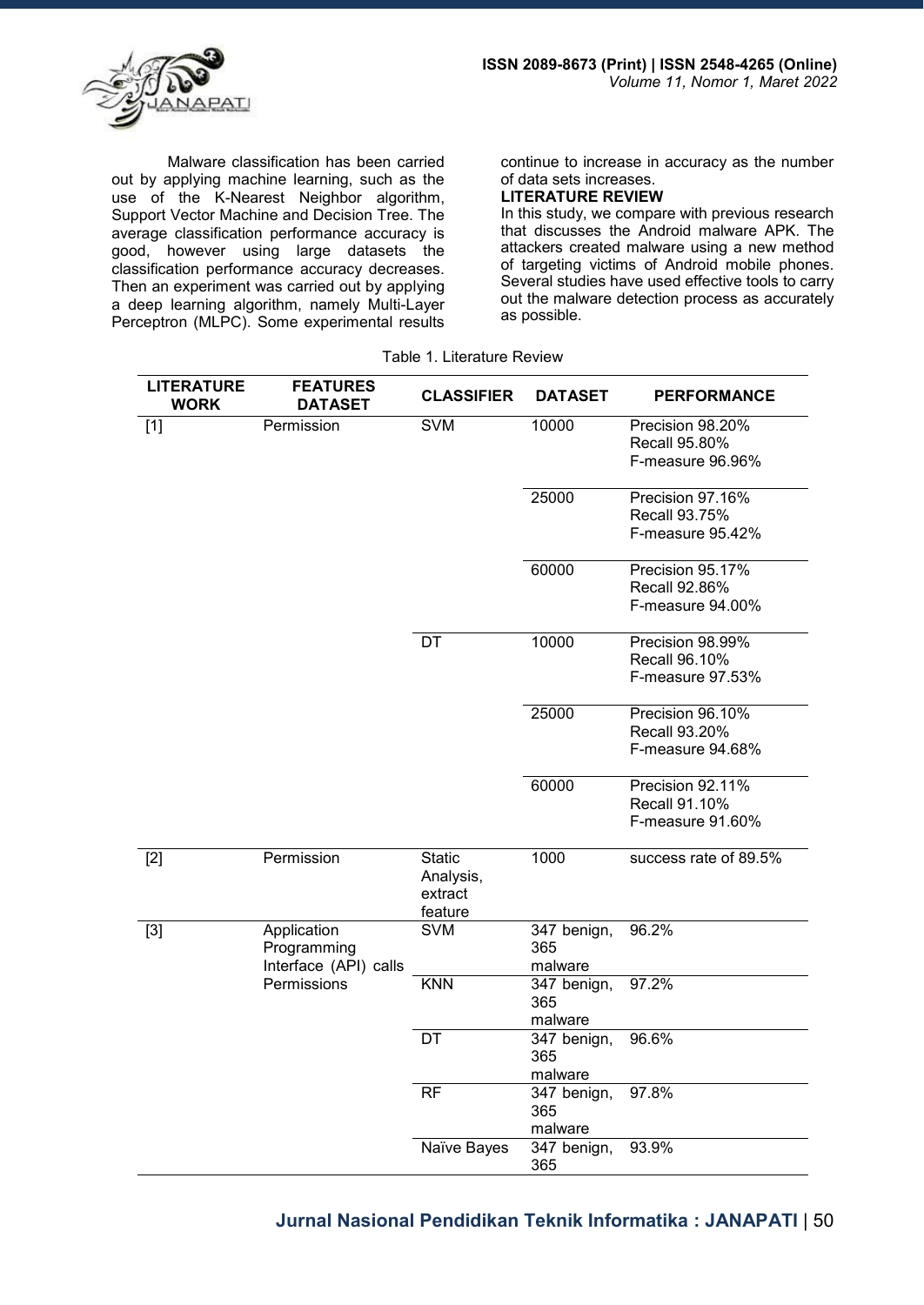

|        |             |                | malwares        |        |
|--------|-------------|----------------|-----------------|--------|
|        |             | GRU            | 347 benign,     | 98.2%  |
|        |             |                | 365             |        |
|        |             |                | malware         |        |
| $[4]$  | Permission  | Chi-Square &   | 5000            | 91.1%  |
|        |             | Naïve Bayes    | malware         |        |
|        |             |                | (DREBIN)        |        |
|        |             |                | 5000<br>and     |        |
|        |             |                | benign          |        |
|        |             |                | (ANDROZ         |        |
| [5]    | <b>API</b>  | <b>RF</b>      | OO)<br>5000     | 94%    |
|        | Permissions | <b>ANN</b>     | benign,         | 94%    |
|        |             |                | 1260            |        |
|        |             |                | malware         |        |
| [6]    | Permissions | <b>SVM</b>     | 1500            | 99.6%  |
|        | <b>API</b>  |                | benign,         |        |
|        |             |                | 1500            |        |
|        |             |                | malware         |        |
| $[7]$  | API         | <b>SVM</b>     | 5560            | 90.4%  |
|        | Net Info    | K-NN           | benign,         | 90.47% |
|        |             |                | 5560            |        |
|        |             |                | malware         |        |
| [8]    | API         | Ensemble       | 4403            | 99.7%  |
|        | Net Info    |                | benign,<br>3982 |        |
|        |             |                | malware         |        |
| $[9]$  | <b>API</b>  | <b>NB</b>      | 11187           | 87%    |
|        | Net Info    | <b>RF</b>      | benign,         | 96%    |
|        |             | K-NN           | 18677           | 94%    |
|        |             | <b>XGBOOST</b> | malware         | 97%    |
|        |             | DL             |                 | 96%    |
| $[10]$ | Permissions | <b>NB</b>      | 1846            | 95.5%  |
|        | Intents     | <b>SVM</b>     | benign,         | 94%    |
|        |             | DT             | 5560            | 83%    |
|        |             | <b>LR</b>      | malwares        | 91%    |
| $[11]$ | Permissions | Ensemble       | 445 benign,     | 99.8%  |
|        | Intents     |                | 1246            |        |
|        |             |                | malware         |        |

 Table 1 shows a lot of research using extract on feature permissions, system calls, API Calls, Net Info, but still very rarely uses feature intent. This feature intent is an addition to the research, in addition to using feature permissions. This research uses feature permission and feature intent.

 The reason for the research, the use of Non-Neural Networks such as KNN, Support Vector Machines and Decision Trees are already good in accuracy performance, however producing high accuracy performance can be improved with better algorithms. To overcome the research gap, this study uses the Neural Network algorithm in an experiment to produce better accuracy performance.

#### **THE STATE OF THE ART**

 The state of the art research is a training dataset with Permission and Intent features using an Artificial Neural Network. Where the static analysis intent feature is rarely done by researchers.

 This study aims to compare the performance accuracy of Non Neural Network and Artificial Neural Network on Android APK file identification by classifying Android APK files using Multi-Layer Perceptron Classifier. **The main contribution** of this paper is to improve the accuracy of the classification performance of Non Neural Network by applying Artificial Neural Network algorithm using Multi-Layer Perceptron Classifier (MLPC).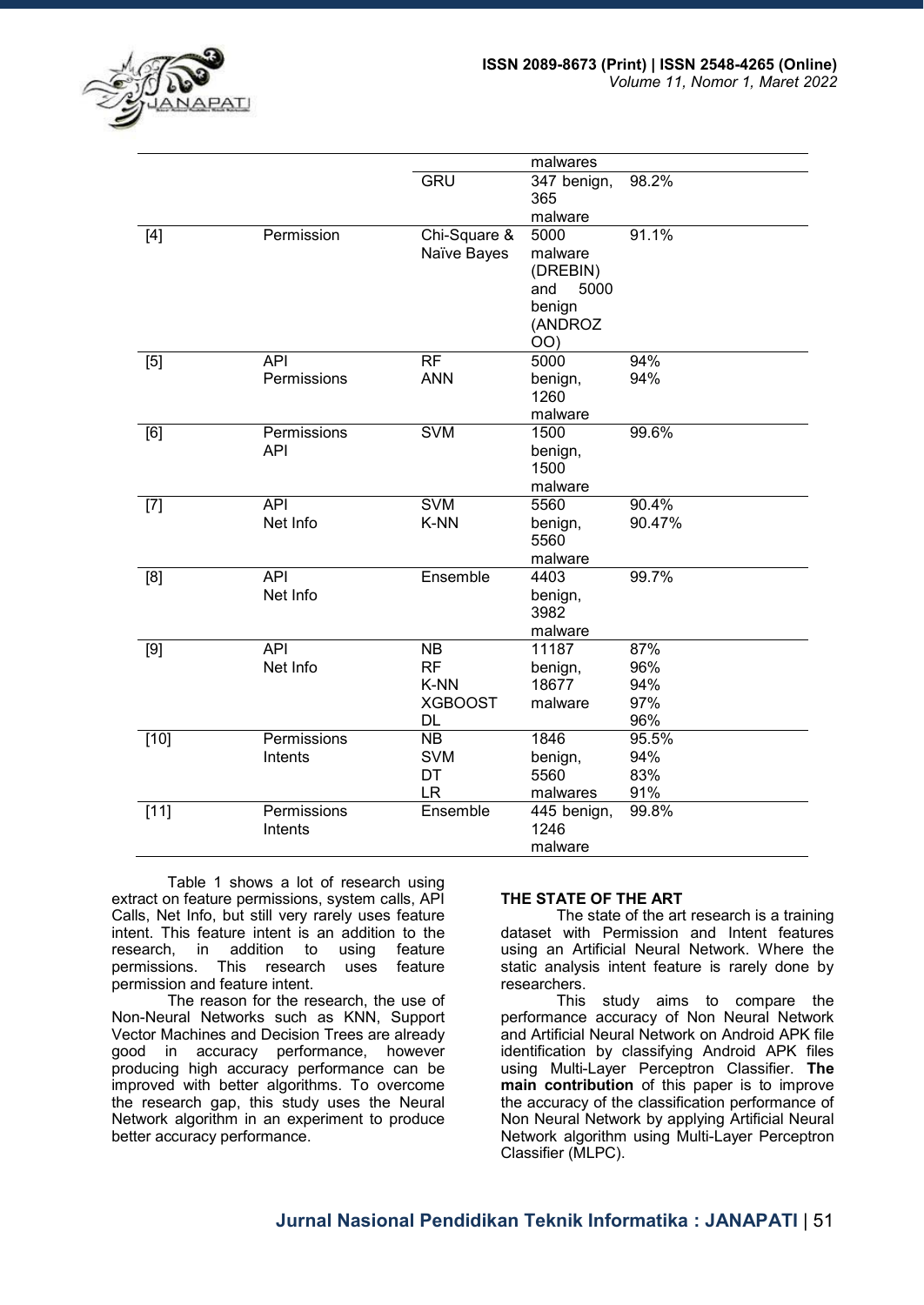

#### **RESEARCH QUESTIONS**

Based on the description, there are several research questions in this paper.

RQ 1, How to extract malware dataset using permission feature and intent feature?

RQ 2, What is the percentage of application of the K-NN algorithm, Support Vector Machine and Decision Tree?

RQ 3, What is the percent increase in accuracy with the implementation of the Multi-Layer Perceptron algorithm?

RQ 4, Is it effective to perform malware analysis using static methods?

This article contains articles that contain: Section 1 Introduction. Section 2 Research methods presents a literature review of several articles related to the classification of Android malware. Section 3 presents the results of the experiments that have been carried out. Section 4 includes a summary of the paper.

#### **RESEARCH METHODS**

The methodology proposed for this research is as follows.



Figure 1. Proposed Method Research

#### **Pipeline 1: Create Dataset.**

This stage is to create a dataset from Android APK files that are indicated as malware or Benign. The malware APK files are downloaded from the University of New Brunswick. The file has been labeled for types of malwares. The downloaded file is accommodated to local storage, then the classification process is carried out and stored in a similar folder.

Next, the Android APK file extraction feature is carried out using reverse engineering. Many reverse engineering tools are commonly used. In this research, reverse engineering uses the JADX module. The result of the reverse engineering process is some folders and files AndroidManifest.xml. Files and folders other than AndroidManifest.xml are deleted, while

AndroidManifest.xml is then parsed to read the permissions and intent features.

The results of the feature extraction [12] process produce a malware dataset. The next process is classification using machine learning or deep learning algorithms [13].

#### **Pipeline 2: Prepare Training Dataset malware.**

Before training the malware dataset, the prepare stage is very necessary. To generate a model from a machine learning or deep learning training process must use a clean dataset, a good dataset (no null, incorrect data in features). The dataset must ensure that the contents of the malware Dataset should not be mixed with the Benign data. If there is a mixture of malware and Benign, the resulting model will experience errors and affect the performance of the model.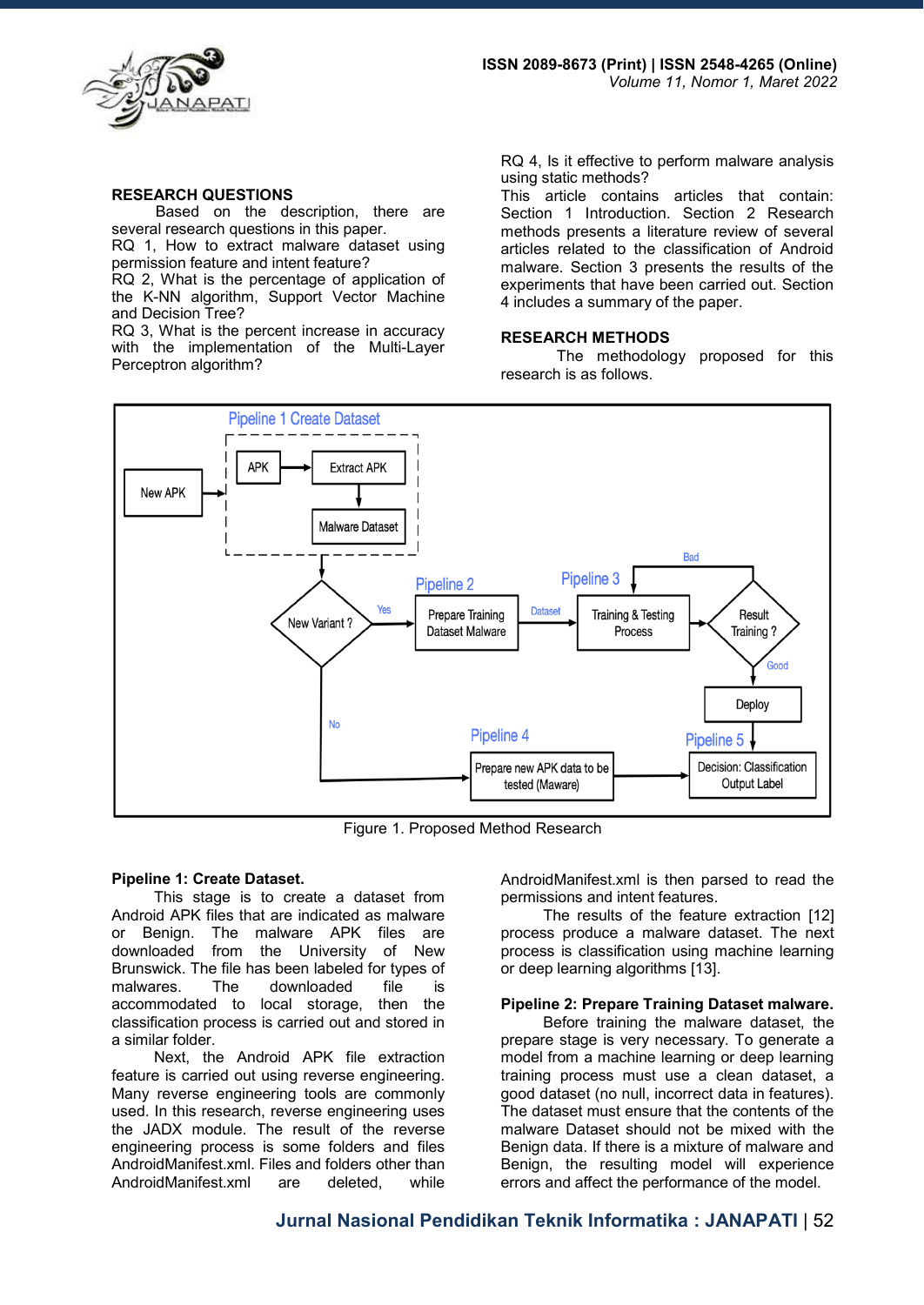

In addition to the data cleaning process, there are also engineering features, namely feature analysis and the most influential features. This process must be carried out because this process is also very influential on the resulting model.

The next process is to create a uniform dataset, in the sense that if there are five groups of datasets, then the dataset must be an unmixed dataset. For example, the malware APK dataset is of the Ransomware type, then the Ransomware dataset should not be mixed with the Riskware APK dataset.

The division of the number of datasets for machine learning is to divide the 70% training dataset and 30% testing data. But there is no requirement to do so. There are also those who share it, 60% training data and 40% testing data. Sharing datasets for deep learning, training data, validation data and testing data. Example (Data Training + Data Validation) = 70%, while testing data is 30%.

Cross validation of datasets or swapping training positions with testing is also carried out to get the performance model that will be generated by machine learning or deep learning.

Some of the reasons for this data preparation is done:

- The data owned is not ideal, there is data that is missing value. Missing data in the dataset will result in a declining model for its performance. Filling must be done so that the dataset becomes intact and good. It is not permissible to fill in the dataset arbitrarily and an analysis of the features or dimensions of the appropriate dataset must be carried out.
- There are different data formats. To avoid differences in formats in the feature dataset, it is necessary to check, validate the dataset and analyze the features of the dataset.
- Small datasets or datasets that are not balanced from the ideal in terms of quantity. Small data sets are not ideal for machine learning or deep learning processes to be generated as models. This invalidates the model. The Synthetic Minority Oversampling Technique (SMOTE) is a way to balance datasets, if machine learning is done, to produce good models. This study did not use the SMOTE method, because the datasets in each class were balanced. The SMOTE annotation is only used on unbalanced malware dataset classes.
- The dependent variable and the independent variable are not clear or have no label.

#### **Pipeline 3: Training and Testing Process.**

This stage is conducting training on the malware dataset. Training using the KNN Algorithm, Support Vector Machine and Decision Tree. The distribution of the dataset is carried out, the training dataset is 70% and the testing dataset is 30%. The Multi-Layer Perceptron Classifier algorithm [14], [15] is also used for this stage. The training process is also carried out using changes in the position of the training dataset and testing dataset, which is better known as cross validation. In this study using 5 fold cross validation, to get better model accuracy.



Figure 2. Method 5-Fold Cross Validation

Cross Validation (CV) [16], [17], [18] is a method used to evaluate model performance, where data is separated into two subsets, namely learning process data and evaluation data. The model or algorithm is trained by the learning subset and validated by the validation subset. Furthermore, the selection of the type of CV can be based on the size of the dataset. CV K-fold is used because it can reduce computation time while maintaining the accuracy of the estimate. 5-fold CV is one of the K-fold CVs used for selecting the best model because it tends to provide less biased accuracy estimates. In 5-fold CV, the dataset is divided into 5 folds of approximately equal size, thus having 5 subsets of data to evaluate model performance. For each of these 5 subsets of data, CV will use 4 folds for training data and 1 fold for testing.

#### **Pipeline 4: Prepare New APK data to be tested**

At this stage the aim is to add new datasets. If in performing the classification and new variants of malware are found, before being entered into the dataset, the data must be feature extraction. Then retraining is carried out. The more datasets, the better the classification model in identifying malware APK.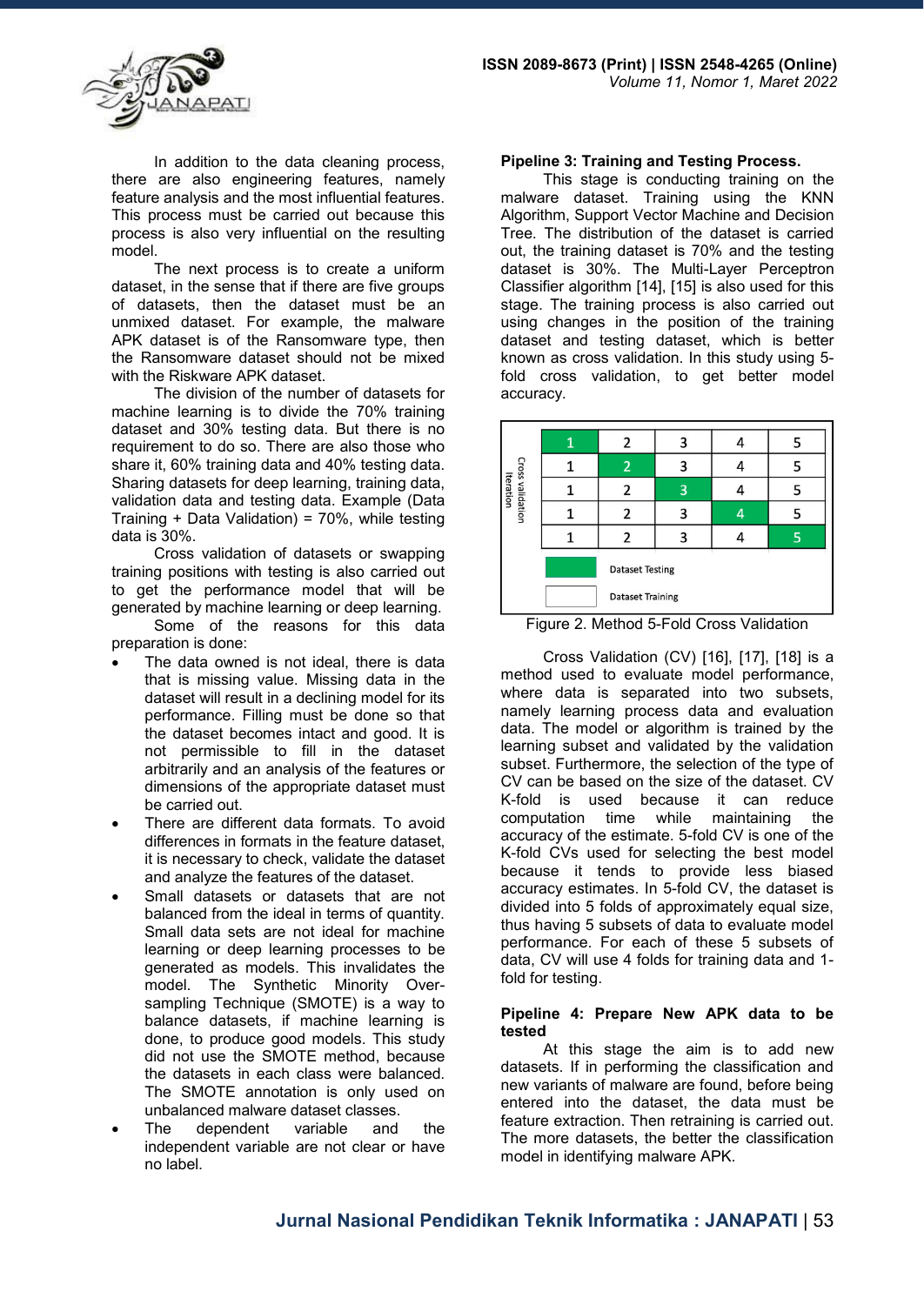

### **Pipeline 5: Decision Classification Output Label.**

The last stage aims to produce a classification model and the model is ready for deployment. Testing the model before the model is ready for use, aims to anticipate model errors in identifying Android APK files.

In this section, the researcher discusses malware analysis and classification [19] research methodology. Performing malware analysis there are three analyzes, namely static analysis[20], dynamic analysis and hybrid analysis. The use of the malware identification or detection method is supervised learning classification. The algorithm used is KNN, Support Vector Machine and Decision Tree, as well as Deep Learning Multi-Layer Perceptron Classifier [21], [22].

In the previous research in table 1. Literature Review, researchers mostly use Non Neural Networks such as Random Forest, Naive Bayes, KNN, SVM, DT and good results are around 90%. For that reason researchers use Non Neural Networks such as KNN, SVM and DT is simple, the experimental results are very good and become trending (many use these algorithms). The KNN, SVM and DT algorithms will be explained further.

The dataset used is a total of 61 GB of original malware from the UNB Canadian Institute for Cybersecurity download, with the link https://www.unb.ca/cic/datasets/index.html. Dataset Malware there are 5 classes, Banking, Ransomware, Riskware, SMS Malware, Benign. After reverse engineering, it produces a malware dataset.

## **Static Analysis**

Static analysis [23] is a malware analysis method by analyzing source code. Reverse engineering is used to obtain the source code file, which converts the executable file into a source code file. To analyze the malware APK file, for example, the APK file must be reverse engineered. Analyzing static malware does not need to run the application.

Using the JADX module from APKTOOL, to do reverse engineering. The source code to be analyzed is the AndroidManifest.xml file. This file is then read or parse android-permission and android-intent.

Some purposes for reverse engineering:

 To know the protocol of a program. For example: want to create a command line Instagram client.

- To find out the API used by a program. For example, you want to know how to turn on the camera flash as a flashlight.
- To find security bugs for a program.
- To find out if a program violates copyright. For example, we suspect that a program uses a commercial library that we created, without paying for a license.

For forensic purposes. For example, we want to know the data format used by a program.



Figure 3. AndroidMafest.xml information feature APK Android

Figure 3, AndroidManifest.xml file, the result of the reverse engineering process. This file will parse the permissions and intent features.

## **Dynamic Analysis**

Malware is a threat to Android, various methods are used to analyze malware, one of which is using dynamic analysis. Analyzing Android malware with dynamic methods aims to understand its behavior and improve the ability to detect it. Dynamic analysis also takes an analytical approach to analyze Android malware behavior. How to perform analysis by running malware code in a virtual environment to understand the actual behavior of malware.

The dynamic analysis method, does not examine the source code, but runs the malware files in a controlled environment, which is called a sandbox. This way the behavior of the malware can be analyzed in a controlled environment, this is very useful where the malware does not spread to other systems. After observing the behavior of malware, a log of malware activity is obtained. This log will be analyzed.

## **Hybrid Analysis**

Dynamic malware analysis is a combination of static analysis and dynamic analysis, where the analysis runs the malware in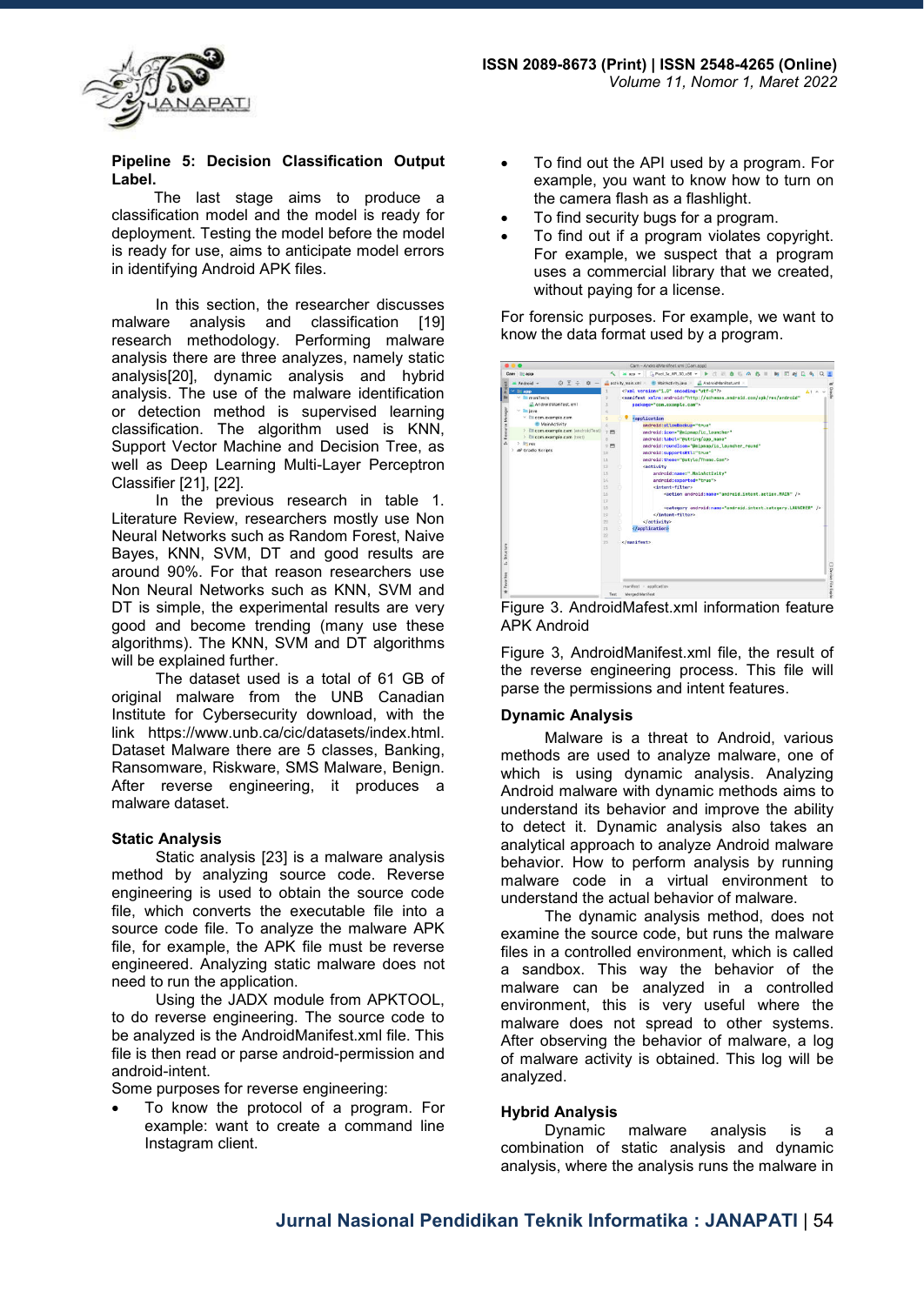

a controlled environment after that it also analyzes the source code. Hybrid model analysis is a perfect and complete analysis for analyzing a malware.

## **K-Nearest Neighbor**

K-Nearest Neighbor (KNN) [24], [25] is a classification algorithm using a way to measure the distance, which is measured from the k nearest neighbors. This classification projects the training dataset in a multidimensional space. The space is divided into sections that describe the character of the data. Each training data is represented as points in a multidimensional space. Where the KNN classification [26], [27] process is looking for the point c closest to the new (c). The general formula is to find the Euclidean distance, Hamming distance, Manhattan distance, and Minkowski Distance.

Euclidean distance [28] is a formula for finding the distance between two points in twodimensional space. Hamming distance [29] is a way to find the distance between two points which is calculated by the length of the binary vector formed by the two points in the binary code block. Manhattan Distance [30] is a formula to find the distance d between 2 vectors in n dimensional space. Minkowski distance is a formula for measuring between two points in a normal vector space which is a hybridization that generalizes the Euclidean distance and Manhattan distance.

The K-Nearest Neighbor (KNN) [31], [32] algorithm is a classification of objects based on the learning data that is closest to the object. Then the determination of the K value is carried out. It is determined that the K value is odd, after that a vote is carried out on the closest distance.

Advantages of KNN (K-Nearest Neighbor), dataset used for training is very nonlinear and easy to implementation.

Disadvantages of KNN (K-Nearest Neighbor): Need to indicate the parameter K (number of nearest neighbors). Does not handle missing values implicitly. Sensitive to data outliers (outliers). Vulnerable to non-informative variables. Vulnerable to high dimensionality. The computational cost is quite high, because it is necessary to calculate the distance from each testing data to the entire training data.

## **Support Vector Machine**

Support Vector Machine (SVM), was first presented by Boser, Guyon and Vapnik in 1992. Support Vector Machine is a supported classification algorithm by finding the

hyperplane with the largest margin. There are<br>three main sections in SVM, namely main sections in SVM, namely Supervised, Classified and Hyperplane with the largest margin.

How the Support Vector Machine [33], [34], [35] works. Support vectors are two closely spaced data that come from different classes or groups, these two data will be used as support vectors. Hyperplane [36], [37] is the dividing line between support vectors. Max Margin [38] is the distance between the support vector and the hyperplane, the margin distance must be maximum to be able to anticipate the similarity of one data to another. For non-linear data, SVM Kernel Trick [39], [40], [41] is used by creating new dimensions. So that it can create a hyperplane.

The advantage of SVM is that Supervised is able to control the accuracy of classification and Kernel trick is able to classify with nonlinear data. Disadvantages of SVM, not good for large amounts of data and Kernel trick is not easy to implement.

#### **Decision Tree**

The Decision Tree [42], [43] algorithm was developed by J. Ross Quinlan, in 1975. Decision tree is a popular classification method, because it is easy to interpret. Predictive model that uses a tree structure. Another term for Decision Tree is Classification and Regression Tree (CART) [43], [44], [45] which is a decision tree. Decision trees can convert data into decision trees and decision rules. The benefits of DT are its ability to break down complex decision-making processes into simpler ones, so that decision-makers better interpret problem solutions.



Figure 4. Decision Tree APK Benign and APK malware

Figure 4, is used to classify the types of malwares APKs. Beginning by asking whether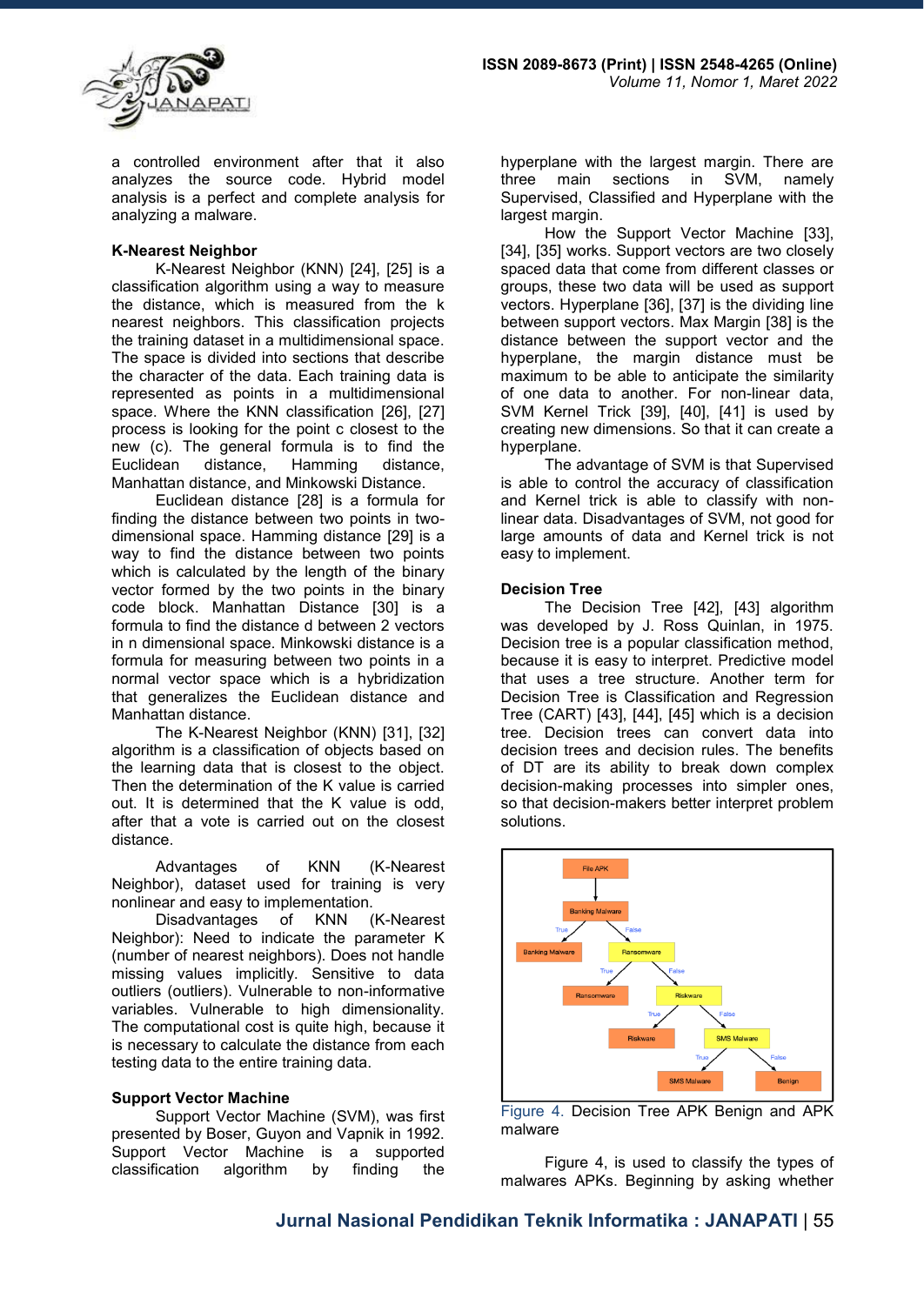

the Android APK file is Banking malware, if true then the Android APK file is a type of Banking malware. And keep asking the type of malware Ransomware, Riskware, SMS malware to APK Benign.

Making a Decision Tree model [46], [47], [48] is like drawing an inverted tree where the Root Node is in the top position. Internal Node that has 1 input and at least 2 outputs. Leaf Node is the final Node, has 1 input and has no output.

## **Multi-Layer Perceptron Classifier**

Multi-Layer Perceptron [49], [50] is a classification algorithm that works by using a deep neural network. This algorithm is very different from machine learning algorithms based on statistical science.

By using the deep neural network method, it is expected that the performance of the model is more accurate, when compared to machine learning. Here's the architecture of the Multi-Layer Perceptron Classifier:



Figure 5. Architecture Multi-Layer Perceptron

## **RESULTS AND DISCUSSION**

In conducting the experiment, using the MacBook Air 2020 hardware with specifications of 8 GB RAM, 256 GB storage. Using the Python programming language in the Jupiter Notebook package, the reverse engineer JADX module made by APKTOOL.

In this section, answer research questions and report experimental results.

RQ 1, How to extract malware dataset using permission feature and intent feature?

This is a much-needed step, where this step generates a malware dataset. APK files are downloaded and extracted, reverse engineered and parsed to read feature permissions and feature intents. The final result of feature extraction is a malware dataset.

Following are the feature-feature permissions of the malware dataset:

Table 2. Feature Permission

#### **FEATURE PERMISSION**

| <b>ACCESS ALL DOWN</b><br><b>LOADS</b>           | <b>ACCESS CACHE F</b><br><b>ILESYSTEM</b>                            |
|--------------------------------------------------|----------------------------------------------------------------------|
| <b>BLUETOOTH_SHARE</b>                           | <b>ACCESS CHECKIN</b><br><b>PROPERTIES</b>                           |
| ACCESS DOWNLOA<br>D MANAGER ADVA<br><b>NCED</b>  | <b>ACCESS DRM CE</b><br><b>RTIFICATES</b>                            |
| ACCESS_LOCATION<br>EXTRA_COMMAND<br>S.           | ACCESS_FM_RADI                                                       |
| <b>ACCESS NETWORK</b><br><b>CONDITIONS</b>       | <b>ACCESS NOTIFICA</b><br><b>TIONS</b>                               |
| <b>ACCESS NETWORK</b><br><b>STATE</b>            | <b>ACCESS NOTIFICA</b><br><b>TION POLICY</b>                         |
| ACCESS PDB STAT                                  | <b>BLUETOOTH PRIVI</b><br><b>LEGED</b>                               |
| BIND_DEVICE_ADMI<br>N                            | <b>BIND CARRIER SE</b><br><b>RVICES</b>                              |
| <b>BIND CARRIER MES</b><br>SAGING SERVICE        | <b>BIND APPWIDGET</b>                                                |
| <b>BIND ACCESSIBILIT</b><br>Y SERVICE            | <b>BROADCAST PHO</b><br>NE ACCOUNT RE<br><b>GISTRATION</b>           |
| <b>BROADCAST SMS</b>                             | <b>BIND ACCESSIBILI</b><br><b>TY SERVICE</b>                         |
| CAPTURE AUDIO O<br><b>UTPUT</b>                  | <b>CALL PRIVILEGED</b>                                               |
| CONFIGURE WIFI DI<br><b>SPLAY</b>                | <b>CHANGE CONFIGU</b><br><b>RATION</b>                               |
| <b>INSTALL GRANT RU</b><br>NTIME_PERMISSION<br>S | <b>INTERNAL SYSTE</b><br>M WINDOW                                    |
| INSTALL_LOCATION<br><b>PROVIDER</b>              | INTERACT_ACROS<br>S USERS FULL                                       |
| GET PASSWORD                                     | KILL BACKGROUN<br><b>D PROCESSES</b>                                 |
| INTERNAL SYSTEM<br><b>WINDOW</b>                 | <b>INSTALL GRANT R</b><br>UNTIME <sup>T</sup> PERMISSI<br><b>ONS</b> |
| TS                                               | TS                                                                   |
| HARDWARE TEST                                    | <b>INSTALL LOCATIO</b>                                               |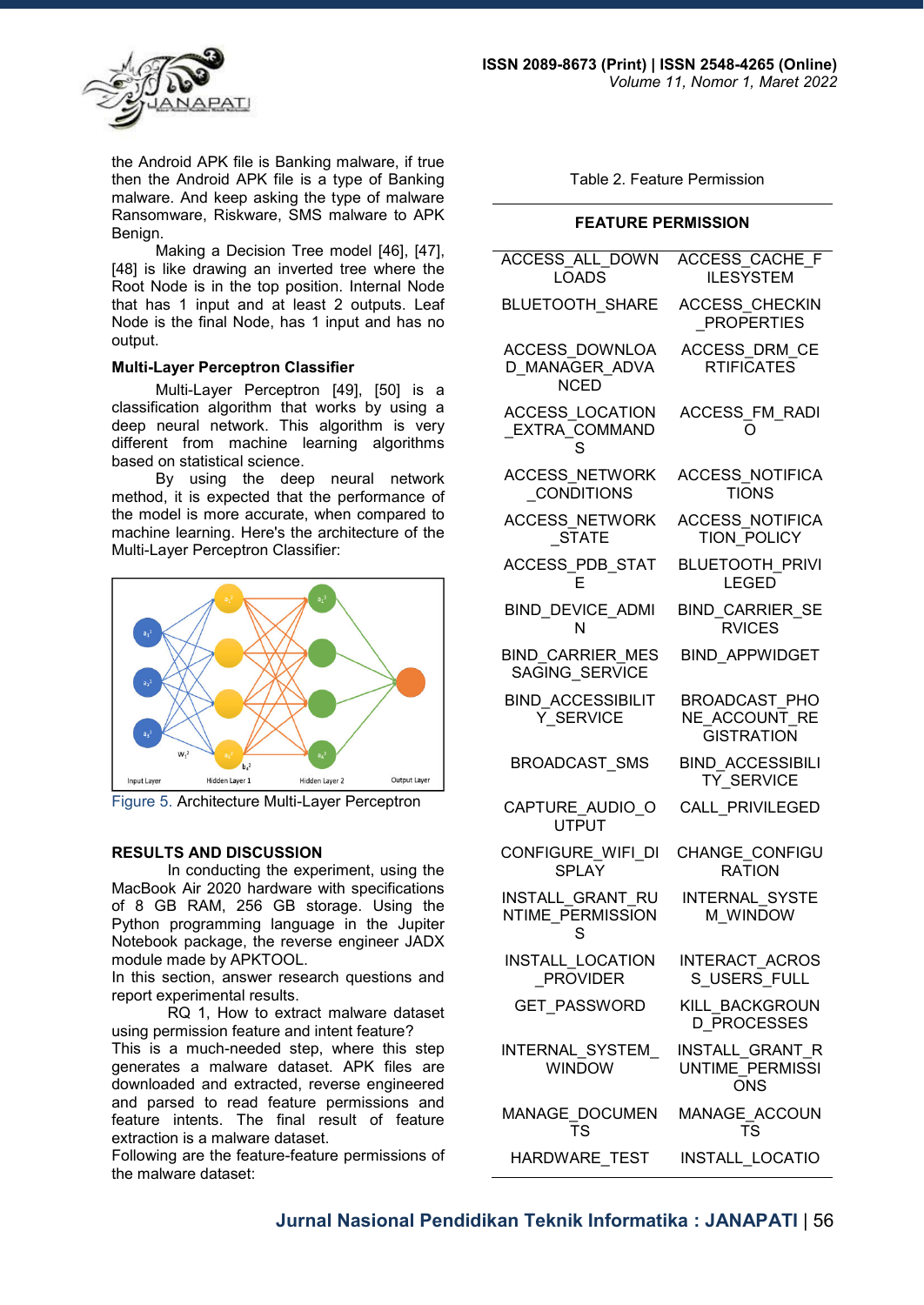

|                                | N PROVIDER |
|--------------------------------|------------|
| FORCE STOP PACK MANAGE APP TOK |            |
| AGES                           | <b>FNS</b> |
| <b>INSTALL PACKAGES</b>        | KILL UID   |

Table 3. Feature Intent

#### **FEATURE INTENT**

| ACTION POWER CO<br><b>NNECTED</b>                | ACTION POWER D<br><b>ISCONNECTED</b>                  |
|--------------------------------------------------|-------------------------------------------------------|
| ACTION_SHUTDOWN                                  | AIRPLANE MODE                                         |
| <b>BATTERY CHANGED</b>                           | <b>BATTERY LOW</b>                                    |
| <b>BATTERY OKAY</b>                              | <b>BOOT COMPLETE</b><br>D                             |
| <b>CAMERA BUTTON</b>                             | CONFIGURATION<br><b>CHANGED</b>                       |
| CREATE_SHORTCUT                                  | DATE_CHANGED                                          |
| <b>DEVICE STORAGE</b><br><b>LOW</b>              | <b>DEVICE STORAGE</b><br>OK                           |
| <b>DOCK EVENT</b>                                | <b>DREAMING START</b><br>FD                           |
| DREAMING STOPPE<br>D                             | <b>EXTERNAL APPLIC</b><br><b>ATIONS AVAILABL</b><br>F |
| EXTERNAL APPLICA<br><b>TIONS UNAVAILABL</b><br>E | FETCH VOICEMAIL                                       |
| <b>GTALK CONNECTED</b>                           | <b>GTALK_DISCONNE</b><br><b>CTED</b>                  |
| HEADSET_PLUG                                     | INPUT_METHOD_C<br><b>HANGED</b>                       |
| LOCALE CHANGED                                   | <b>MANAGE PACKAG</b><br>E STORAGE                     |
| <b>MAIN</b>                                      | MEDIA BAD REMO<br><b>VAL</b>                          |
| <b>MEDIA_BUTTON</b>                              | MEDIA_CHECKING                                        |
| <b>MEDIA EJECT</b>                               | <b>MEDIA_NOFS</b>                                     |
| MEDIA_MOUNTED                                    | MEDIA_REMOVED                                         |
| PACKAGE ADDED                                    | PACKAGE DATA C<br><b>LEARED</b>                       |
|                                                  |                                                       |

| PACKAGE CHANGE          | <b>MEDIA SCANNER</b>                                        |
|-------------------------|-------------------------------------------------------------|
| D                       | <b>SCAN FILE</b>                                            |
| PACKAGE FIRST LA        | PACKAGE FULLY                                               |
| UNCH                    | <b>REMOVED</b>                                              |
| PACKAGE INSTALL         | PACKAGE NEEDS<br><b>VERIFICATION</b>                        |
| PACKAGE REMOVE          | PROVIDER CHANG                                              |
| D                       | ED                                                          |
| <b>ACTION TIME CHAN</b> | SIM STATE CHAN                                              |
| GED                     | GED                                                         |
| SENT SMS ACTION         | <b>ACTION EXTERNA</b><br>L APPLICATIONS<br><b>AVAILABLE</b> |
|                         |                                                             |

Furthermore, the permission features and intent features are trained with machine learning and deep learning to produce models with the best accuracy.

In performing the extraction of the Android APK dataset consisting of the Benign APK and the malware APK that have been labeled, it takes 24 hours of processing for 2 weeks.

RQ 2, What is the percentage of application of the K-NN algorithm, Support Vector Machine and Decision Tree?

Definition

- TP = True Positive.
- TN = True Negative.
- FP = False Positive.
- FN = False Negative.

Accuracy is the ratio of correct predictions (positive and negative) to the entire dataset. Accuracy and answer the question "What percentage of Android APK files correctly predicted Malware and Benign from the entire dataset of Android APK files".

Accuracy =  $(TP + TN) / (TP + FP + FN +$ TN) [51]. Accuracy can be seen in table 4.

Table 4. Accuracy for Algorithm Machine Learning (NNN)

|                                        | <b>Accuracy</b>   |                    |                     |
|----------------------------------------|-------------------|--------------------|---------------------|
| Algorithm                              | 600<br><b>APK</b> | 7000<br><b>APK</b> | 14170<br><b>APK</b> |
| K Nearest                              | 88%               | 86.8               | 88%                 |
| Neighbour (KNN)                        |                   | $\frac{0}{0}$      |                     |
| <b>Decision Tree</b>                   | 100               | 89%                | 91,3%               |
| (DT)                                   | $\%$              |                    |                     |
| <b>Support Vector</b><br>Machine (SVM) | 97%               | 90%                | 91%                 |

 Precision is the ratio of a positive correct prediction compared to the overall positive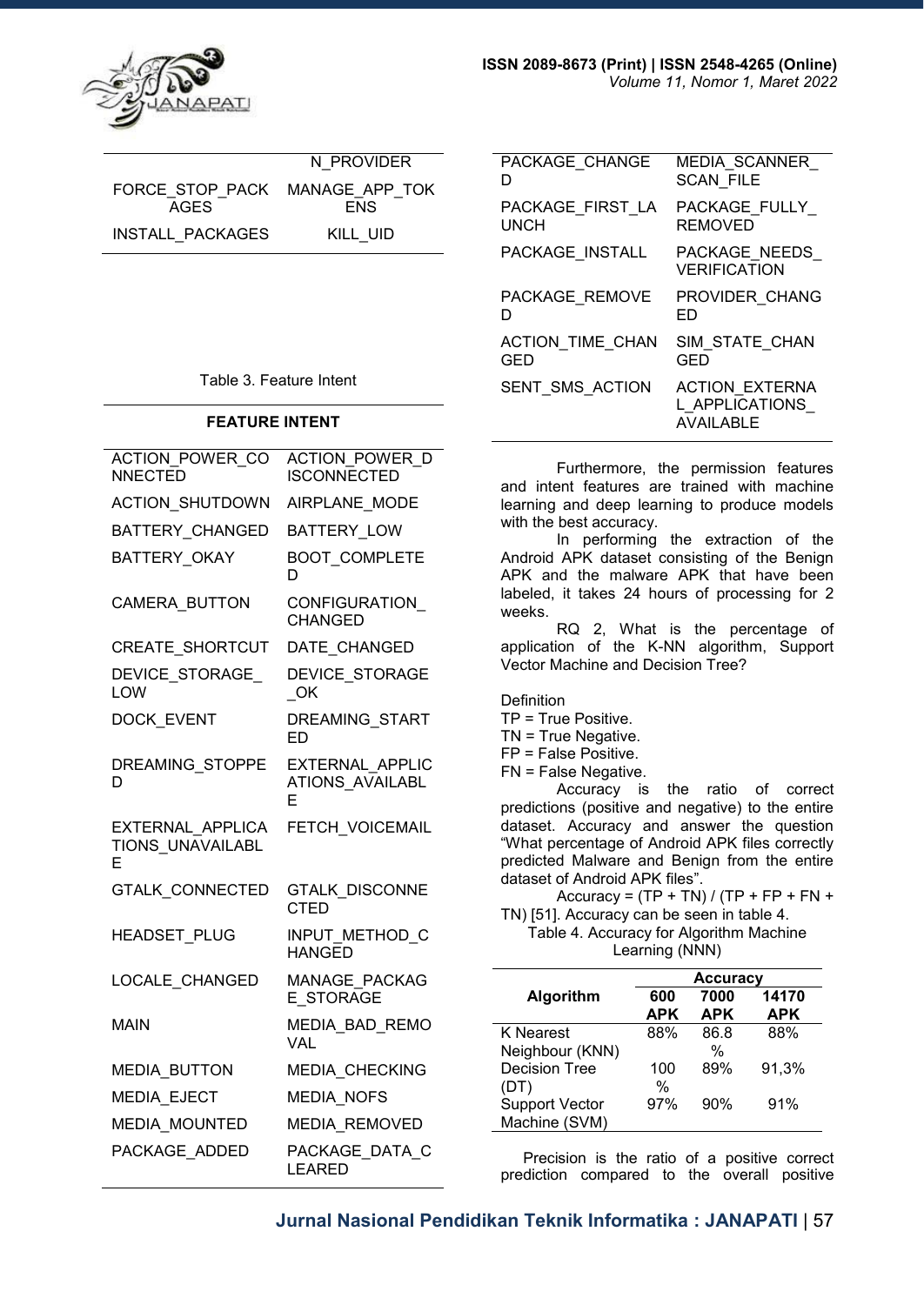

predicted outcome. Precision answers the question "What percentage of Android APK files are Malware correct from the total dataset that Malware predicts?"

Precision =  $(TP) / (TP + FP)$  [51]. Precision can be seen in table 5.

| Table 5. Pression for Algorithm Machine |  |
|-----------------------------------------|--|
| Learning                                |  |

| Algorithm        |        | <b>Precision</b> |            |            |
|------------------|--------|------------------|------------|------------|
|                  |        | 600              | 7000       | 14170      |
|                  |        | <b>APK</b>       | <b>APK</b> | <b>APK</b> |
| <b>K-Nearest</b> |        | 88%              | 85.6%      | 88%        |
| Neighbour (KNN)  |        |                  |            |            |
| Decision         | Tree   | 100%             | 89.4%      | 91.8%      |
| (DT)             |        |                  |            |            |
| Support          | Vector | 96.5%            | 90%        | 91.4%      |
| Machine (SVM)    |        |                  |            |            |

F1 Score is a weighted comparison of the average precision and recall F1 Score = 2 \* (Recall \* Precision) / (Recall +

Precision) [51]. F1-Score can be seen in table 6.

Table 6. F1-Score for Algorithm Machine Learning

|                    | F1-Score   |            |            |
|--------------------|------------|------------|------------|
| Algorithm          | 600        | 7000       | 14170      |
|                    | <b>APK</b> | <b>APK</b> | <b>APK</b> |
| <b>K-Nearest</b>   | 88%        | 85.2%      | 88%        |
| Neighbour (KNN)    |            |            |            |
| Decision Tree (DT) | 100%       | 88.6%      | 91.2%      |
| Support<br>Vector  | 96.7%      | 89.4%      | 90.4%      |
| Machine (SVM)      |            |            |            |

Recall is the ratio of true positive predictions compared to the total number of true positive data. Recall answers the question "What percentage of Android APK files are predicted to be malware compared to all students who are actually malware".

Recall =  $(TP) / (TP + FN)$  [51]. Recall can be seen in table 7.

Table 7. Recall for Algorithm Machine Learning

|                    |                   | <b>Recall</b>      |                     |
|--------------------|-------------------|--------------------|---------------------|
| Algorithm          | 600<br><b>APK</b> | 7000<br><b>APK</b> | 14170<br><b>APK</b> |
|                    |                   |                    |                     |
| K-Nearest          | 88%               | 85.2%              | 88%                 |
| Neighbour (KNN)    |                   |                    |                     |
| Decision Tree (DT) | 100%              | 88.8%              | 91.2%               |
| Support<br>Vector  | 97%               | 894                | 90.6%               |
| Machine (SVM)      |                   |                    |                     |

There is a decrease in performance for the model generated from the K-Nearest Neighbor algorithm, Support Vector Machine and Decision Tree.

RQ 3, What is the percent increase in accuracy with the implementation of the Multi-Layer Perceptron algorithm?

|                       | <b>Dataset</b> |            |            |
|-----------------------|----------------|------------|------------|
| <b>Performance</b>    | 600            | 7000       | 14170      |
|                       | APK            | <b>APK</b> | <b>APK</b> |
| Accuracy              | 99%            | 100%       | 100%       |
| Precision             | 99%            | 100%       | 100%       |
| Recall                | 99%            | 100%       | 100%       |
| F <sub>1</sub> -Score | 99%            | 100%       | 100%       |

The performance of the Multi Layer Perceptron Classifier (MLPC), the trained dataset is 600 APKs, 7000 APKs and 14170 APKs. The training was carried out with these three datasets, so the graphical display can be seen in Figure 6.



Figure 6. Performance Multi Layer Perceptron **Classifier** 

The results of the Multi-Layer Perceptron classification experiment show that performance increases with increasing datasets. The more the number of datasets, the better for performance. Experiment from dataset 600 APK  $= 99\%$ , dataset 7000 APK = 100% and dataset 14170 APK = 100%.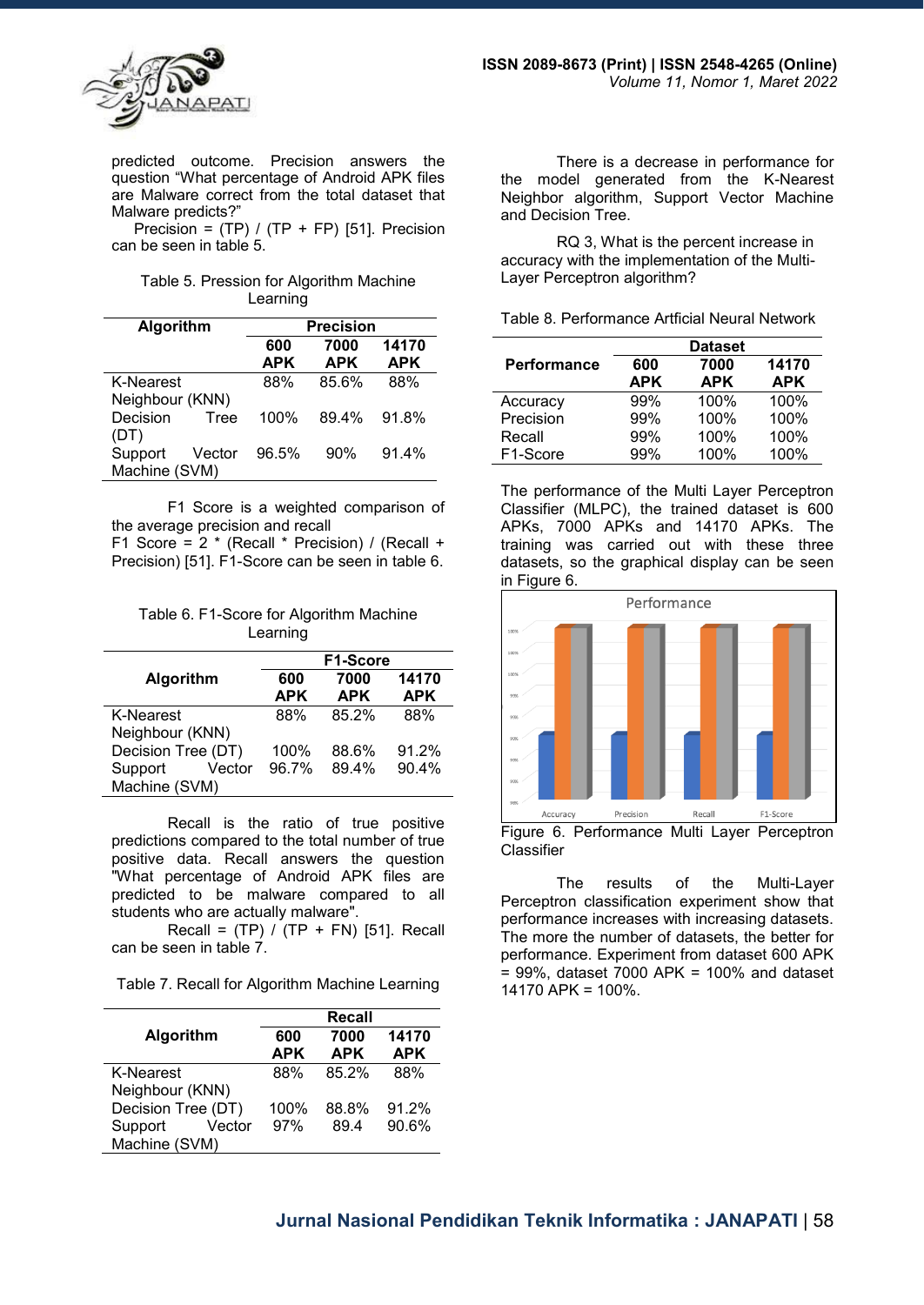



Figure 7. Receiver Operating Characteristic<br>(ROC) Multi-Class Multi-Layer Perceptron (ROC) Multi-Class Multi-Layer Perceptron Algorithm

Receiver Operating Characteristic [52], [53] (ROC) is a plot of True Positive Rate (TPR) on the y-axis and False Positive Rate (FPR) on the x-axis. Where, True Positive Rate = True Positives / (True Positives + False Negatives) and False Positive Rate = False Positives / (False Positives + True Negatives). It can be seen that the ROC and Area Under Curve scores show significant values.

RQ 4, Is it effective to perform malware analysis using static methods?

Using this static method does not require running the malware into an isolated or controlled environment. The malware APK file is only extracted, then stored into the malware dataset. The dataset is classified using the classification method and then the model is tested with the extracted malware dataset. The results are effective for detecting the Android APK file is infected with malware or normal. The static method is actually simple and works effectively in malware detection.

## **CONCLUSION**

Based on the results of experiments conducted in this study, it can be concluded that classification using machine learning produces good accuracy in the K-Nearest Neighbor algorithm, Support Vector Machine, and Decision Tree. However, the use of larger data sets leads to a decrease in inaccuracy. Application of Artificial Neural Network with Multi-Layer Perceptron Classifier is the answer to the problem of using Non-Neural Network. Training using Non Neural Network on large produces performance. Accuracy performance of Non Neural Network (NNN) such as K-Nearest Neighbor algorithm on average = 88%, if using APK 14170 dataset. Average accuracy of Support Vector Machine = 90.5%, when using

APK 14170 dataset. Decision Tree accuracy on average =  $90.8\%$ , when using the APK 14170 data set. Accuracy performance on Artificial Neural Network (ANN) with Multi-Layer Perceptron results in 100% accuracy, using the dataset. High accuracy performance, resulting in good models in identification Android Malware APK file, because it is very appropriate if applied in an identification application.

## **SUGGESTION**

Research can be continued by using dynamic methods and hybrid methods. Malware can be researched better if using dynamic methods, because dynamic methods will determine the behavior of malware. The results of dynamic research can make malware groups, carry out attacks with specific targets. Hybrid method is a method that combines static methods and dynamic methods, which makes the perfection of malware analysis as a whole.

## **REFERENSI**

- [1] A. Ghasempour, N. Fazlida, M. Sani, and O. J. Abari, "Permission Extraction Framework for Android Malware Detection," vol. 11, no. 11, pp. 463–475, 2020.
- [2] G. Shrivastava and P. Kumar, "Android application behavioural analysis for data leakage," *Expert Syst.*, vol. 38, no. 1, pp. 1–12, 2021, doi: 10.1111/exsy.12468.
- [3] Z. Xu, K. Ren, and F. Song, "Android malware family classification and characterization using CFG and DFG," *Proc. - 2019 13th Int. Symp. Theor. Asp. Softw. Eng. TASE 2019*, pp. 49–56, 2019, doi: 10.1109/TASE.2019.00-20.
- [4] S. R. T. Mat, M. F. A. Razak, M. N. M. Kahar, J. M. Arif, and A. Firdaus, "A Bayesian probability model for Android malware detection," *ICT Express*, no. xxxx, 2021, doi: 10.1016/j.icte.2021.09.003.
- [5] M. Qiao, A. H. Sung, and Q. Liu, "Merging permission and api features for android malware detection," *Proc. - 2016 5th IIAI Int. Congr. Adv. Appl. Informatics, IIAI-AAI 2016*, pp. 566–571, 2016, doi: 10.1109/IIAI-AAI.2016.237.
- [6] A. K. Singh, C. D. Jaidhar, and M. A. A.<br>Kumara, "Experimental analysis of "Experimental analysis of Android malware detection based on combinations of permissions and APIcalls," *J. Comput. Virol. Hacking Tech.*, vol. 15, no. 3, pp. 209–218, 2019, doi: 10.1007/s11416-019-00332-z.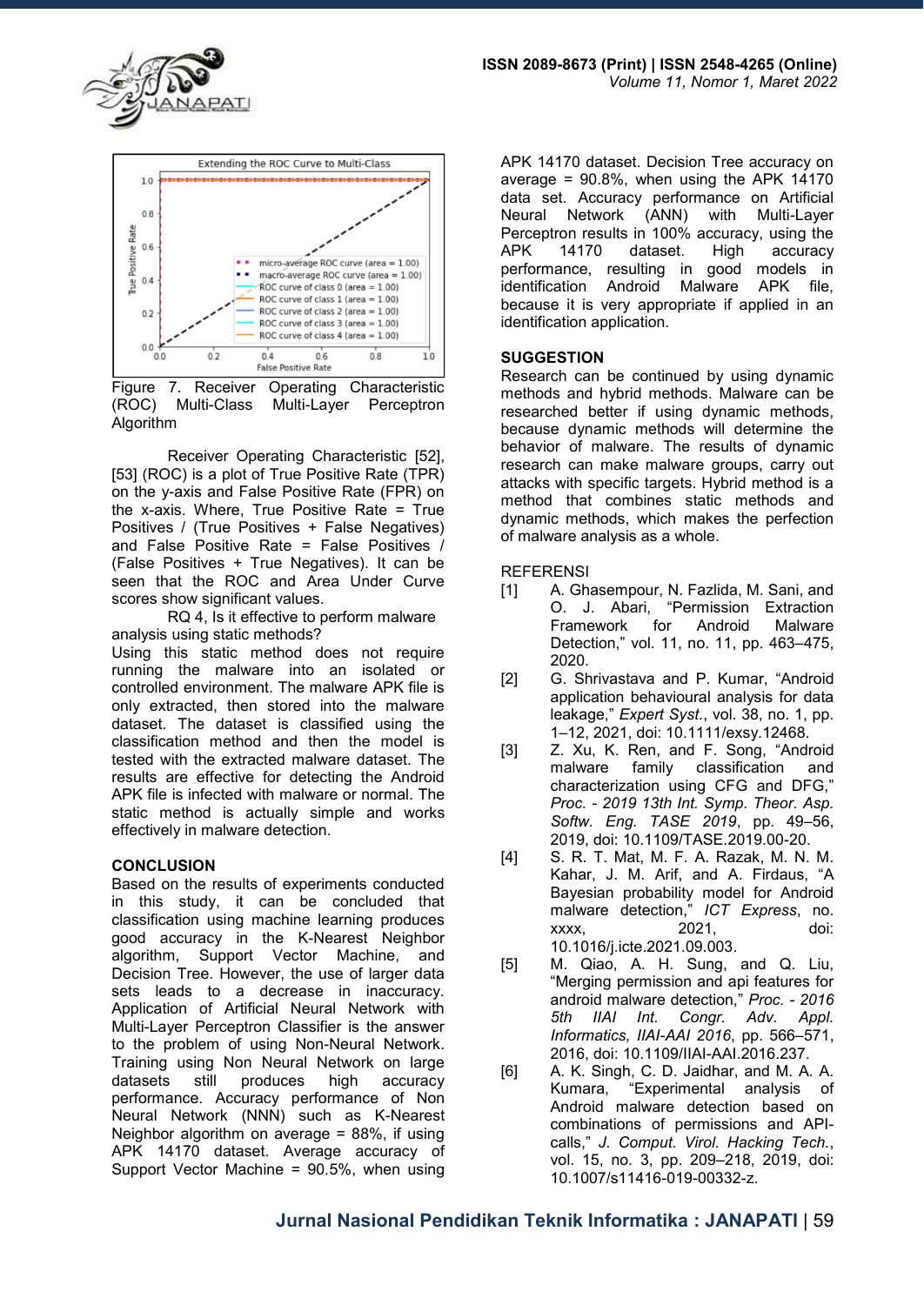

- [7] M. Shohel Rana, C. Gudla, and A. H. Sung, "Evaluating machine learning models for android malware detection - A comparison study," *ACM Int. Conf. Proceeding Ser.*, pp. 17–21, 2018, doi: 10.1145/3301326.3301390.
- [8] X. Wang, D. Zhang, X. Su, and W. Li, "Mlifdect: Android malware detection based on parallel machine learning and information fusion," *Secur. Commun. Networks*, vol. 2017, 2017, doi: 10.1155/2017/6451260.
- [9] H. Fereidooni, M. Conti, D. Yao, and A. Sperduti, "ANASTASIA: ANdroid mAlware detection using STatic analySIs of applications," *2016 8th IFIP Int. Conf. New Technol. Mobil. Secur. NTMS 2016*, 2016, doi: 10.1109/NTMS.2016.7792435.
- [10] A. Feizollah, N. B. Anuar, R. Salleh, G. Suarez-Tangil, and S. Furnell, "AndroDialysis: Analysis of Android Intent Effectiveness in Malware Detection," *Comput. Secur.*, vol. 65, pp. 121–134, 2017, doi: 10.1016/j.cose.2016.11.007.
- [11] F. Idrees, M. Rajarajan, M. Conti, T. M. Chen, and Y. Rahulamathavan, "PIndroid: A novel Android malware detection system using ensemble learning methods," *Comput. Secur.*, vol. 68, pp. 36–46, 2017, doi: 10.1016/j.cose.2017.03.011.
- [12] S. Arshad, R. Chaudhary, M. Ali, N. Hafeez, and M. Kamran, "InstDroid: A Light Weight Instant Malware Detector for Android Operating Systems," *Int. J. Adv. Comput. Sci. Appl.*, vol. 8, no. 8, pp. 168–175, 2017, doi: 10.14569/ijacsa.2017.080822.
- [13] S. I. Imtiaz, S. ur Rehman, A. R. Javed, Z. Jalil, X. Liu, and W. S. Alnumay, "DeepAMD: Detection and identification of Android malware using high-efficient Deep Artificial Neural Network," *Futur. Gener. Comput. Syst.*, vol. 115, pp. 844– 856, 2021, doi: 10.1016/j.future.2020.10.008.
- [14] B. Turkoglu and E. Kaya, "Training multilayer perceptron with artificial algae algorithm," *Eng. Sci. Technol. an Int. J.*, vol. 23, no. 6, pp. 1342–1350, 2020, doi: 10.1016/j.jestch.2020.07.001.
- [15] M. F. Zorkafli, M. K. Osman, I. S. Isa, F. Ahmad, and S. N. Sulaiman, "Classification of Cervical Cancer Using Hybrid Multi-layered Perceptron Network Trained by Genetic Algorithm," *Procedia*

*Comput. Sci.*, vol. 163, pp. 494–501, 2019, doi: 10.1016/j.procs.2019.12.132.

- [16] G. Valente, A. L. Castellanos, L. Hausfeld, F. De Martino, and E. Formisano, "Cross-validation and permutations in MVPA: Validity of permutation strategies and power of cross-validation schemes," *Neuroimage*, vol. 238, no. March, p. 118145, 2021, doi: 10.1016/j.neuroimage.2021.118145.
- [17] M. Rafało, "Cross validation methods: Analysis based on diagnostics of thyroid cancer metastasis," *ICT Express*, no. 2021, doi: 10.1016/j.icte.2021.05.001.
- [18] A. L. Pomerantsev and O. Y. Rodionova, "Procrustes Cross-Validation of short datasets in PCA context," *Talanta*, vol. 226, no. January, p. 122104, 2021, doi: 10.1016/j.talanta.2021.122104.
- [19] A. Abusitta, M. Q. Li, and B. C. M. Fung, "Malware classification and composition analysis: A survey of recent developments," *J. Inf. Secur. Appl.*, vol. 59, no. April, p. 102828, 2021, doi: 10.1016/j.jisa.2021.102828.
- [20] V. Syrris and D. Geneiatakis, "On machine learning effectiveness for malware detection in Android OS using static analysis data," *J. Inf. Secur. Appl.*, vol. 59, no. May, p. 102794, 2021, doi: 10.1016/j.jisa.2021.102794.
- [21] P. Opěla, I. Schindler, P. Kawulok, R. Kawulok, S. Rusz, and H. Navrátil, "On various multi-layer perceptron and radial basis function based artificial neural networks in the process of a hot flow curve description," *J. Mater. Res. Technol.*, vol. 14, pp. 1837–1847, 2021, doi: 10.1016/j.jmrt.2021.07.100.
- [22] M. L. Baptista, E. M. Elsa, and K. Goebel, "A self-organizing map and a normalizing multi-layer perceptron approach to baselining in prognostics under dynamic regimes," *Neurocomputing*, vol. 456, pp. 268–287, 2021, doi:

10.1016/j.neucom.2021.05.031.

- [23] M. Amin, T. A. Tanveer, M. Tehseen, M. . Khan, F. A. Khan, and S. Anwar, "Static malware detection and attribution in android byte-code through an end-to-end deep system," *Futur. Gener. Comput. Syst.*, vol. 102, pp. 112–126, 2020, doi: 10.1016/j.future.2019.07.070.
- [24] L. Xiong and Y. Yao, "Study on an adaptive thermal comfort model with Knearest-neighbors (KNN) algorithm,"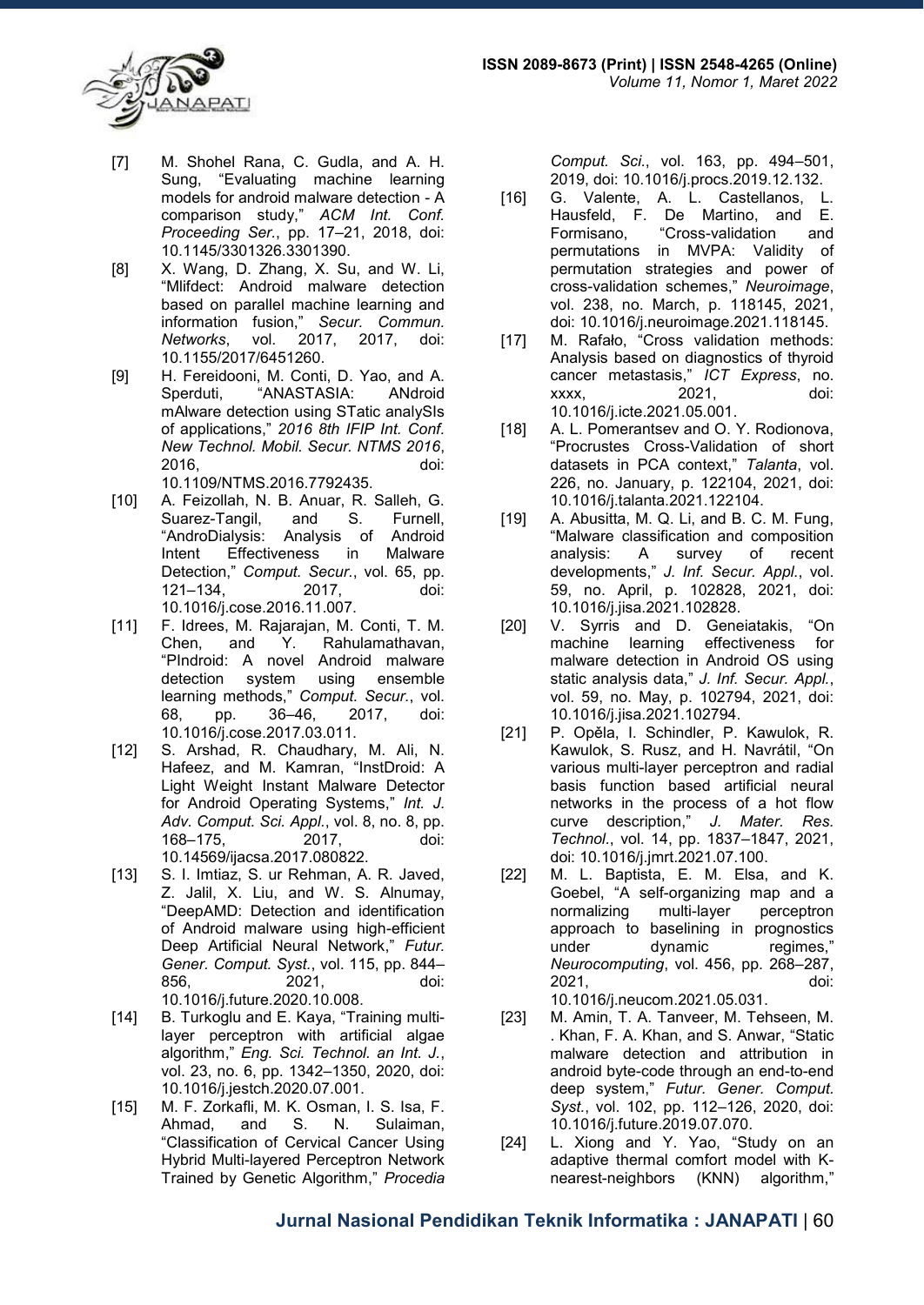

*Build. Environ.*, vol. 202, no. May, p. 108026, 2021, doi: 10.1016/j.buildenv.2021.108026.

- [25] D. Sisodia and D. S. Sisodia, "Quad division prototype selection-based knearest neighbor classifier for click fraud detection from highly skewed user click dataset," *Eng. Sci. Technol. an Int. J.*, no. xxxx, 2021, doi: 10.1016/j.jestch.2021.05.015.
- [26] A. Shokrzade, M. Ramezani, F. Akhlaghian Tab, and M. Abdulla Mohammad, "A novel extreme learning<br>machine based kNN classification machine based kNN method for dealing with big data," *Expert Syst. Appl.*, vol. 183, no. May, p. 115293, 2021, doi: 10.1016/j.eswa.2021.115293.
- [27] X. Zhu, C. Ying, J. Wang, J. Li, X. Lai, and G. Wang, "Ensemble of ML-KNN for classification algorithm recommendation," *Knowledge-Based Syst.*, vol. 221, p. 106933, 2021, doi: 10.1016/j.knosys.2021.106933.
- [28] C. E. A. Bundak, M. A. Abd Rahman, M. K. Abdul Karim, and N. H. Osman, "Fuzzy rank cluster top k Euclidean distance and triangle based algorithm for magnetic field indoor positioning system," *Alexandria Eng. J.*, 2021, doi: 10.1016/j.aej.2021.08.073.
- [29] R. Taheri, M. Ghahramani, R. Javidan, M. Shojafar, Z. Pooranian, and M. Conti, "Similarity-based Android malware detection using Hamming distance of static binary features," *Futur. Gener. Comput. Syst.*, vol. 105, pp. 230–247, 2020, doi: 10.1016/j.future.2019.11.034.
- [30] R. Suwanda, Z. Syahputra, and E. M. Zamzami, "Analysis of Euclidean Distance and Manhattan Distance in the K-Means Algorithm for Variations Number of Centroid K," *J. Phys. Conf. Ser.*, vol. 1566, no. 1, 2020, doi: 10.1088/1742-6596/1566/1/012058.
- [31] S. Zhang, "Cost-sensitive KNN classification," *Neurocomputing*, vol. 391, no. xxxx, pp. 234–242, 2020, doi: 10.1016/j.neucom.2018.11.101.
- [32] T. Du, Z. Zhao, Q. Zhu, and L. Tian, "Locating a γ-ray source using cuboid scintillators and the KNN algorithm," *Nucl. Instruments Methods Phys. Res. Sect. A Accel. Spectrometers, Detect. Assoc. Equip.*, vol. 993, no. January, 2021, doi: 10.1016/j.nima.2021.165069.
- [33] R. M. Arias Velásquez, "Support vector machine and tree models for oil and Kraft degradation in power transformers," *Eng.*

*Fail. Anal.*, vol. 127, no. May, 2021, doi: 10.1016/j.engfailanal.2021.105488.

- [34] Y. Arbabi Yazdi, H. Toossian Shandiz, and H. Gholizadeh Narm, "Stiction detection in control valves using a support vector machine with a generalized statistical variable," *ISA Trans.*, no. xxxx, 2021, doi: 10.1016/j.isatra.2021.07.020.
- [35] J. Lesouple, C. Baudoin, M. Spigai, and J. Y. Tourneret, "How to introduce expert feedback in one-class support vector machines for anomaly detection?," *Signal Processing*, vol. 188, p. 108197, 2021, doi: 10.1016/j.sigpro.2021.108197.
- [36] X. Ju, Y. Tian, D. Liu, and Z. Qi, "Nonparallel hyperplanes support vector machine for multi-class classification," *Procedia Comput. Sci.*, vol. 51, no. 1, pp. 1574–1582, 2015, doi: 10.1016/j.procs.2015.05.287.
- [37] Q. Zhang, H. Wang, and S. W. Yoon, "A 1-norm regularized linear programming nonparallel hyperplane support vector machine for binary classification problems," *Neurocomputing*, vol. 376, no. xxxx, pp. 141–152, 2020, doi: 10.1016/j.neucom.2019.09.068.
- [38] Z. Zhao, P. Zhong, and Y. Zhao, "Learning SVM with weighted maximum margin criterion for classification of<br>imbalanced data," Math. Comput. imbalanced data," *Math. Comput. Model.*, vol. 54, no. 3–4, pp. 1093–1099, 2011, doi: 10.1016/j.mcm.2010.11.040.
- [39] J. Mariéthoz and S. Bengio, "A kernel trick for sequences applied to textindependent speaker verification systems," *Pattern Recognit.*, vol. 40, no. 8, pp. 2315–2324, 2007, doi: 10.1016/j.patcog.2007.01.011.
- [40] S. F. Hussain, "A novel robust kernel for classifying high-dimensional data using Support Vector Machines," *Expert Syst. Appl.*, vol. 131, pp. 116–131, 2019, doi: 10.1016/j.eswa.2019.04.037.
- [41] X. Huang, A. Maier, J. Hornegger, and J. A. K. Suykens, "Indefinite kernels in least squares support vector machines and principal component analysis," *Appl. Comput. Harmon. Anal.*, vol. 43, no. 1, pp. 162–172, 2017, doi: 10.1016/j.acha.2016.09.001.
- [42] M. Moshkov, "Decision trees based on 1 consequences," *Discret. Appl. Math.*, vol. 302, pp. 208–214, 2021, doi: 10.1016/j.dam.2021.07.017.
- [43] V. Gumuskaya, W. van Jaarsveld, R. Dijkman, P. Grefen, and A. Veenstra,